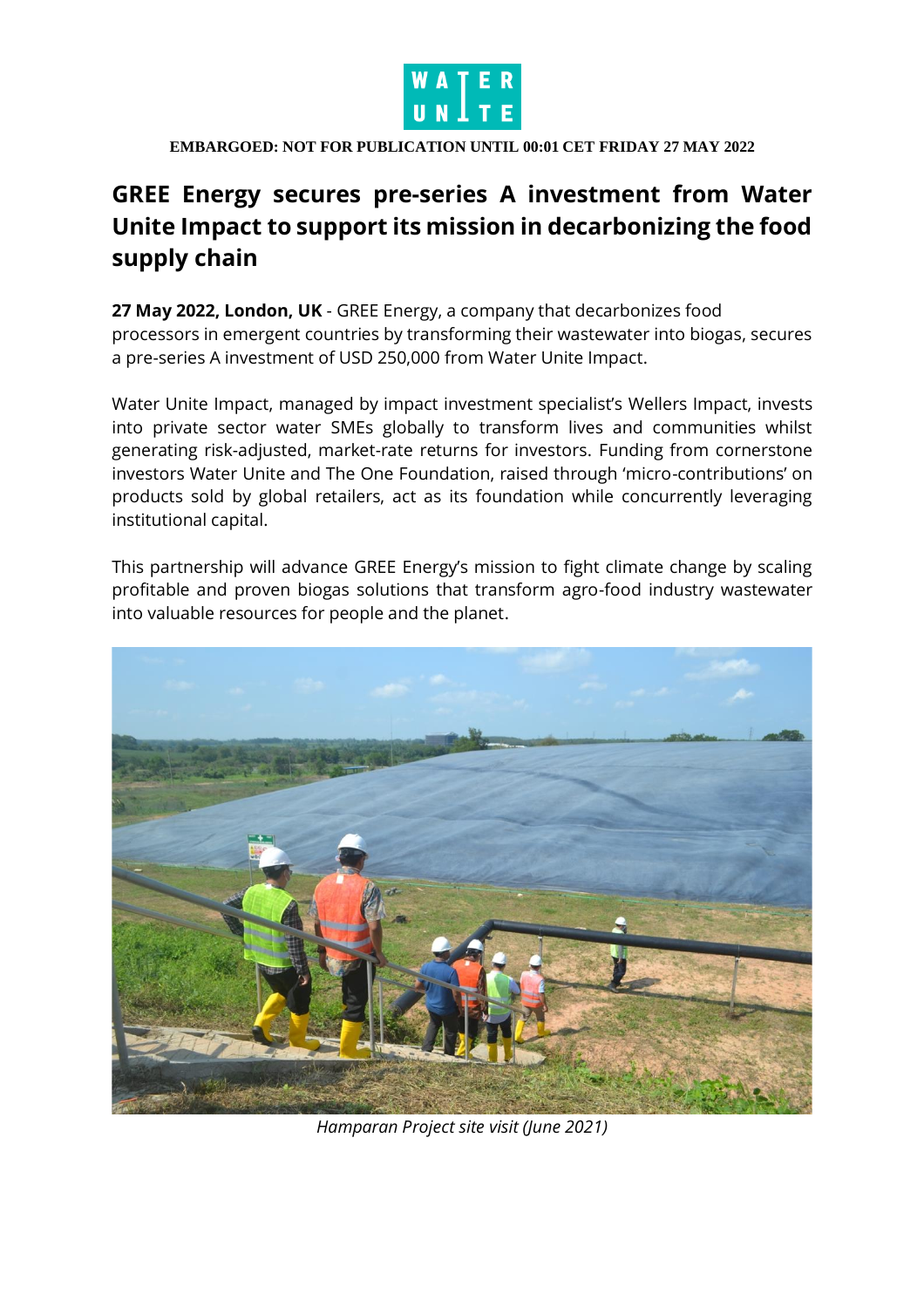

## **EMBARGOED: NOT FOR PUBLICATION UNTIL 00:01 CET FRIDAY 27 MAY 2022**

"GREE Energy offers a new generation of wastewater treatment facilities centred on a waste-to-energy model with significant decarbonisation impacts added to the supply of green power to rural areas of emergent countries. We see biogas as a way to reduce pollution in waterways as well as a way to generate carbon-free non-intermittent low-cost energy." - Cyrille Antignac, Portfolio Director of the Water Unite Impact fund and Partner of Wellers Impact.

In Indonesia alone, GREE Energy's initial market, 1,350 primary food processors generate more water pollution than a population of 185 million. Food processors in Indonesia emits 50 million tons of  $CO<sub>2</sub>$ eq per year, removing this is equivalent to taking out 10 million cars from the road every year. GREE Energy has developed an impact business model centered around the circular economy, emission reduction activities and enabling distributed renewable energy access in developing countries of Asia and Africa, starting with Indonesia.

GREE Energy is committed in harnessing the power of biogas to reduce 12 million tons of  $CO<sub>2</sub>$ eq every year by 2030. Together with Wellers Impact, GREE Energy will strengthen its solutions to incentivize primary food processors to manage their wastewater properly and contribute towards Indonesia's growing circular economy.

"The partnership with Wellers Impact not only will support GREE Energy's business development efforts in Southeast Asia, but also shows GREE Energy's impact business model that delivers profitability and impact for the people and the planet works as supported by a prominent impact investment company. Only 9% of the food processing facilities have biogas installed, there is still a massive opportunity to do decarbonize the supply chain to fight climate change. " - Nicolas Stirer, CEO and Founder of GREE Energy.

## **ABOUT GREE ENERGY**

GREE Energy is a company that decarbonizes food processors in developing countries by transforming their wastewater into biogas. The biogas is then used to create energy, heat, bio-CNG, clean water, organic fertilizer, and can be sold as carbon credits. GREE Energy strives to fight climate change by scaling profitable biogas solutions that transform agrofood industry waste into valuable resources for people and the planet. [www.gree](http://www.gree-energy.com/)[energy.com](http://www.gree-energy.com/)

## **ABOUT WATER UNITE IMPACT**

Water Unite Impact is an investment vehicle managed by Wellers Impact, an FCA regulated impact investment manager, headquartered in London with an office in Nairobi, Kenya. Water Unite Impact invests into private sector water SMEs globally to transform lives and communities whilst generating risk-adjusted, market-rate returns for investors. This partnership will advance GREE Energy's mission to fight climate change by scaling profitable and proven biogas solutions that transform agro-food industry waste water into valuable resources for people and the planet.